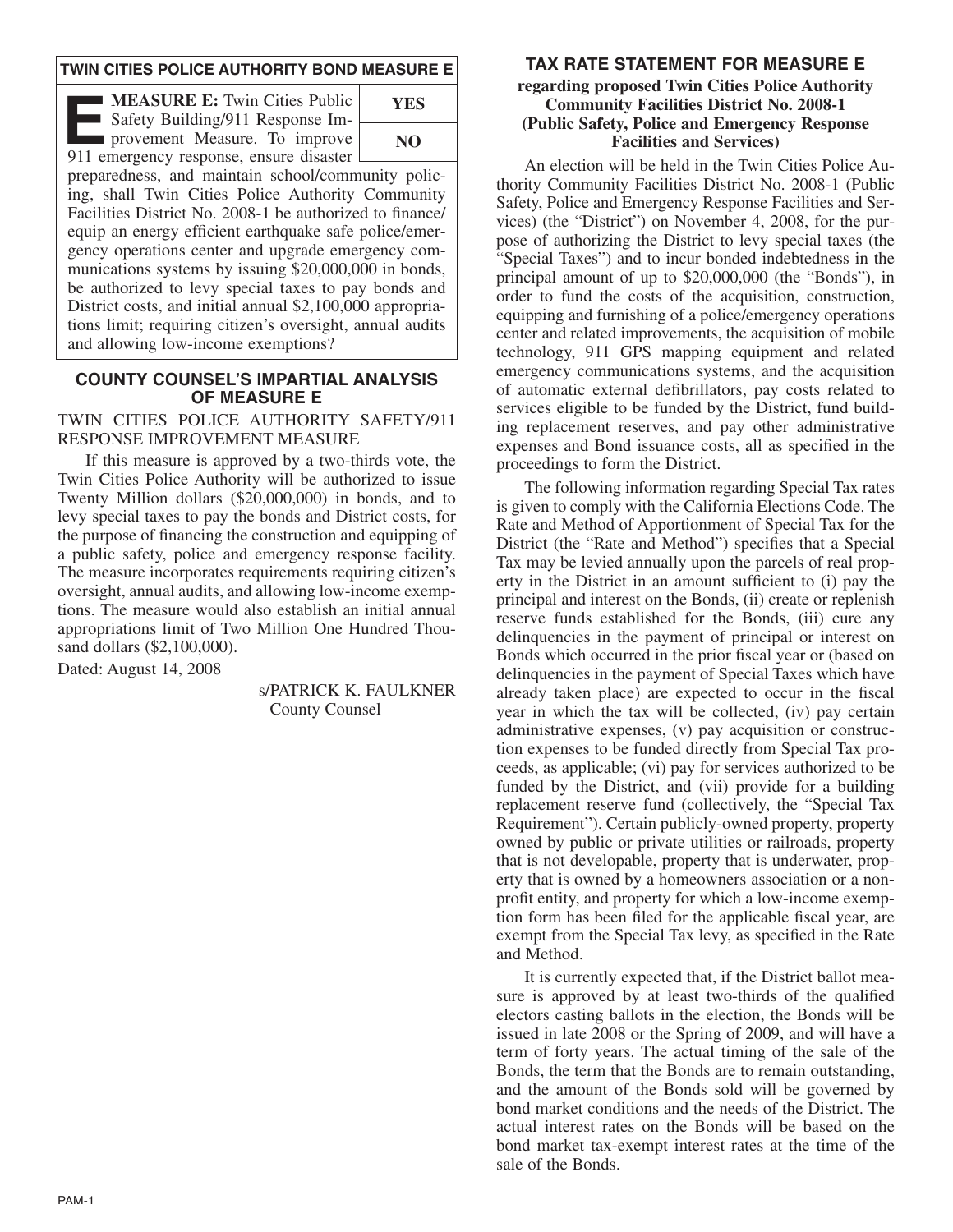If the District ballot measure passes, Special Taxes are authorized to be levied each fiscal year (regardless of the maturity of the Bonds), with the maximum rate per parcel for Fiscal Year 2009-2010 to be \$109 per unit of Residential Property on the respective parcel, \$109 per parcel of Vacant Single Family Property or Vacant Multi-Family Property, and the greater of \$0.106 per Building Square Foot or \$109 per parcel of Non-Residential Property (capitalized terms used in this sentence having the meanings given to those terms in the Rate and Method). On July 1, 2010 and each July 1 thereafter, the maximum Special Taxes for Non-Residential Property will be increased by two percent (2%) of the amount in effect in the previous Fiscal Year.

Once Bonds have been sold that are secured by the Special Tax, the maximum Special Tax applicable to a parcel in the District will not be reduced regardless of changes in land use, unit count or square footage, or configuration of the parcel, with the following exception: if, in the Twin Cities Police Council's sole discretion, the unit count or square footage for a parcel overstates the number of units or square footage on the parcel, the Twin Cities Police Council may allow a reduction in the unit count or square footage, and a corresponding reduction in the maximum Special Tax assigned to the parcel if and only if the total maximum Special Tax revenues that can be collected within the District after such reduction is permitted is determined by the District Administrator to be sufficient to fund the Special Tax Requirement. No further Special Taxes will be levied within the District after Fiscal Year 2048-49, except that Special Taxes that were lawfully levied in or before such Fiscal Year and that remain delinquent may be collected in subsequent years.

The actual Special Tax to be levied in any specific year may be less than the authorized maximum tax rates described above, as determined by the Twin Cities Police Council or its designee for each fiscal year. Dated: August 7, 2008

> s/PAUL J. THIMMIG Bond Counsel for the Twin Cities Police Council

### **ARGUMENT IN FAVOR OF MEASURE E**

A new Police Station for Corte Madera, Larkspur, and Greenbrae is desperately needed and long overdue. Originally occupied 35 years ago as a temporary library building, the current station has been home to the Twin Cities Police for the last 28 years. It's inefficient, overcrowded (45 officers and staff in a space meant for 25) and lacks secure private space for crime victims, including abused women and children.

Most troubling, the building may not be operational following a major earthquake because it wasn't designed or built using modern building codes or engineering.

The proposed new facility will combine the police headquarters, 911 dispatch and Emergency Operations Center in a modern, earthquake-safe building designed to survive a disaster. A direct benefit of the new facility will be reduced emergency response times due to updated technology and enhanced ability to coordinate first responders. Measure E will provide: automated defibrillators in every patrol car; mobile GPS mapping; improved 911 response technology, and critical programs targeted for children and seniors at risk – all proven to save lives. The new building, which will replace the Police Station at its current site, will be certified "LEED" energy efficient and situated to

increase the usable public space in Piper Park. The \$20 million bond measure includes funds for escalation and contingencies; however, after a competitive bid process the final costs could be much less. The bond will be repaid by an annual assessment of \$109 for each residential unit in Corte Madera and Larkspur, and an assessment of 10.6 cents per square foot for commercial property owners, over a maximum of 40 years. Low-income persons and nonprofit organizations can apply for an annual exemption.

We cannot delay building a new earthquake-safe police station. For our safety's sake, we urge you to vote yes on measure E. www.yesonEtcpd.com

s/MICHAEL LAPPERT Mayor, Corte Madera s/KATHY HARTZELL Mayor, Larkspur s/PHIL GREEN Chief, Twin Cities Police Department s/HARRY SCHREIBMAN Corte Madera - Recipient Lifetime Achievement Award for Community Involvement s/MONICA BONNY President, Larkspur School Board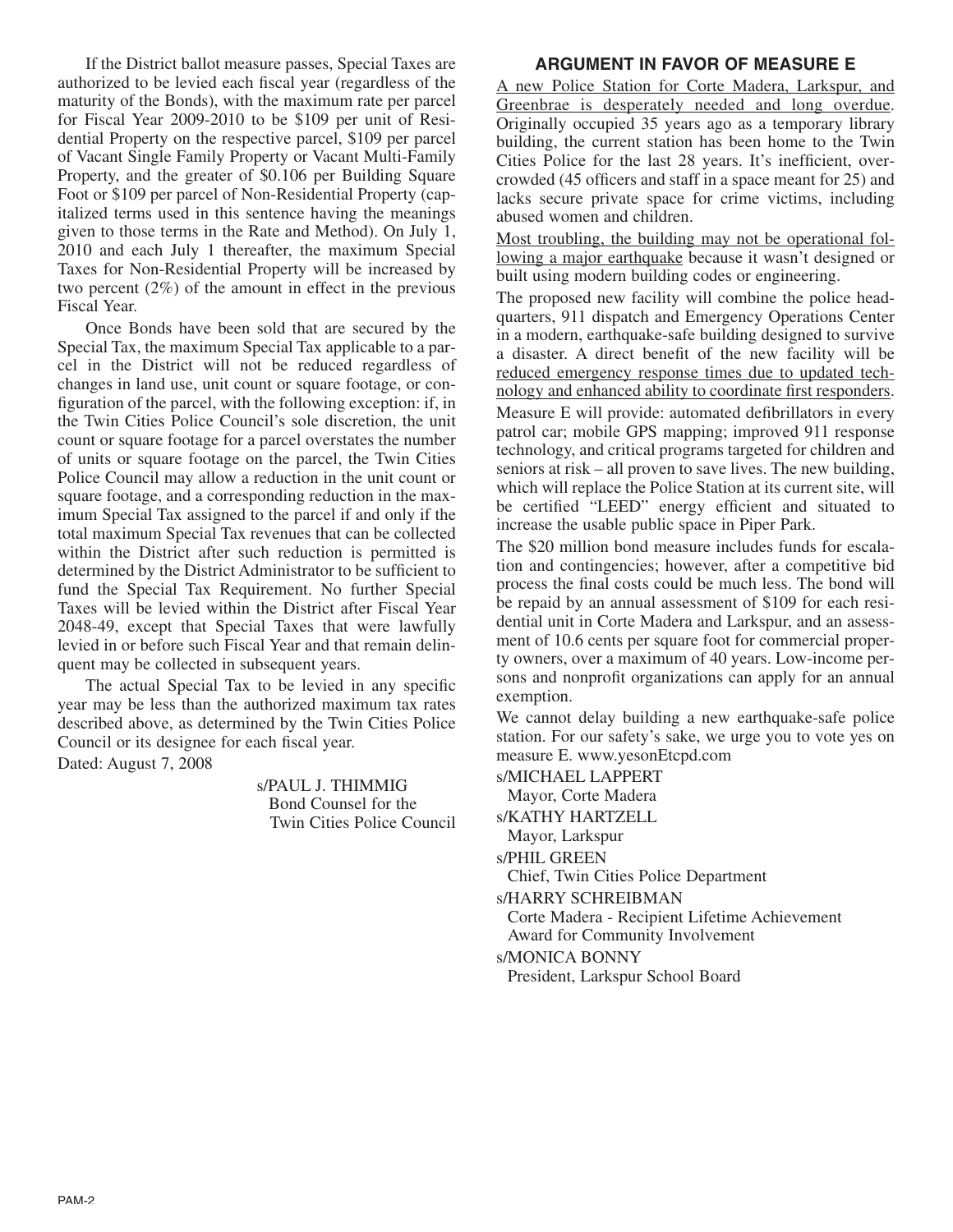#### **REBUTTAL TO ARGUMENT IN FAVOR OF MEASURE E**

Yes, there is a need for a new Twin Cities Police Authority facility. But why are we putting the cart in front of the horse?

Wouldn't it be more prudent and responsible to first have a realistic idea of what it might cost before we give the government **a blank check for \$20 million dollars**? What happened to living within our means? The **\$20 million** borrowed, like a mortgage, could cost **\$60 million** or more to pay back.

We are told that that the final costs could be less than the **\$20 million**. What if the bids come in higher (which happens more often than not)? Who pays then?

We are told that Measure E would provide funds for payroll expenses and defibrillators, GPS systems, and other improved technology. If Measure E is passed, we will end up paying for these "depreciating assets" for the next forty years, long after they have worn out and been replaced. Would you buy a computer with a forty year loan?

We are also told the building would be certified "LEED" energy efficient, at an estimated additional cost of perhaps **\$1 million dollars**. But we haven't heard why this is necessary. Will this certification provide any benefit? For example, will it result in reduced utility costs? Can't we just follow basic California laws and make the building energy efficient?

**Let's not buy a pig in a poke. Vote No on Measure E. Let's start over and do it right.**

s/STUART JACOBSON s/DAVID A. STAINBROOK s/SUSAN TOPOR s/GEORGE R. TOPOR

# **ARGUMENT AGAINST MEASURE E**

We are being asked to approve a **\$20 million**, forty year bond issue to provide for a new 16,500 square foot Twin Cities Police Authority (TCPA) Building. That could cost each of us (homeowners and renters). **\$4,360.00** (**\$109.00 per year X 40**) If the bond issue passes, bids on actual costs aren't expected for another year. The costs provided are "conservative" estimates based on what similar facilities are costing.

The TCPA breaks down the **\$20 million** to approximately **\$13 million** in Hard Costs (generally labor, materials, construction and profit) and **\$7 million** Soft Costs (fees, insurance closing costs, payroll, etc.) Hard Costs and Soft Costs amount to **\$1,212.00 per square foot in total**. Hard and soft cost figures can be manipulated by moving items from one category to the other to make projected figures look more reasonable.

This bond issue does not cover an estimated **\$5 million** that Corte Madera and Larkspur will need to spend on associated matters relating to the project.

Should we pass a **\$20 million** bond issue based on "conservative" estimates that also requires an additional **\$5 million** dollars in costs? Or should we ask that the TCPA take a better look at the entire project?

s/STUART JACOBSON

s/DAVID A. STAINBROOK s/SUSAN TOPOR s/GEORGE R. TOPOR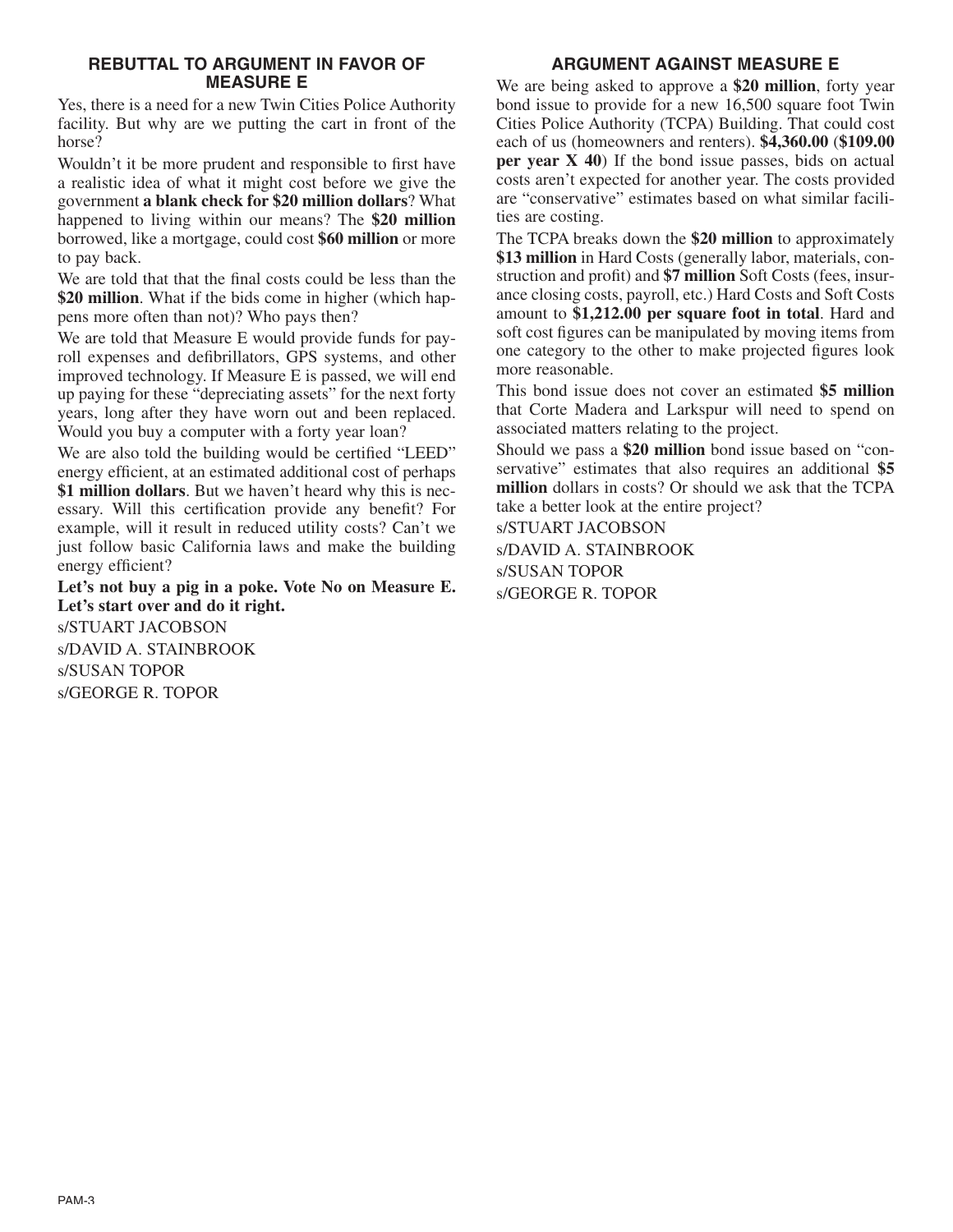#### **REBUTTAL TO ARGUMENT AGAINST MEASURE E**

Scientists tell us California has a 99 percent chance of a 6.7 or stronger earthquake in the next 30 years. With Measure E, you get a new police station with a state-ofthe-art 9-1-1 Center and Emergency Operations Center that will survive the worst disaster.

**This new police station is about protecting you and saving lives. It is desperately needed and long overdue.**

Since early 2001, replacing the Twin Cities Police station has been the #1 priority of Larkspur and Corte Madera community leaders. Throughout the comprehensive eightyear planning process, the engineers and architect have worked with your elected officials to locate and design a facility adequately sized, energy efficient and earthquake safe, for the lowest possible cost to taxpayers.

The project's cost estimates are admittedly "conservative" because future cost escalation and construction contingencies are built into the estimates. An open competitive bid process will determine the project's final cost, which may be lower. Maintenance, repair and facility replacement costs are included in the financing structure so this is a self-sustaining project that will serve our communities far beyond 40 years.

Opponents of Measure E show you large, scary numbers, but the real cost of this project to homeowners is only 30 cents per day. As a final assurance, Measure E includes a Citizens' Oversight Committee to review the project's revenues and development.

Opponents of Measure E say we should "take a better look" at the project. After eight years of careful public planning and review, it's time to act.

www.yesonEtcpd.com

s/BOB SINNOTT

Larkspur Fire Chief

s/ROGER SPREHN

Corte Madera Acting Director of Emergency Services

s/STAN HOFFMAN

President Corte Madera Chamber of Commerce

s/BECKY REED

Corte Madera GET READY Disaster Preparedness Coordinator

s/BILL LEVINSON

Superintendent Tamalpais Union High School District, 1992-2004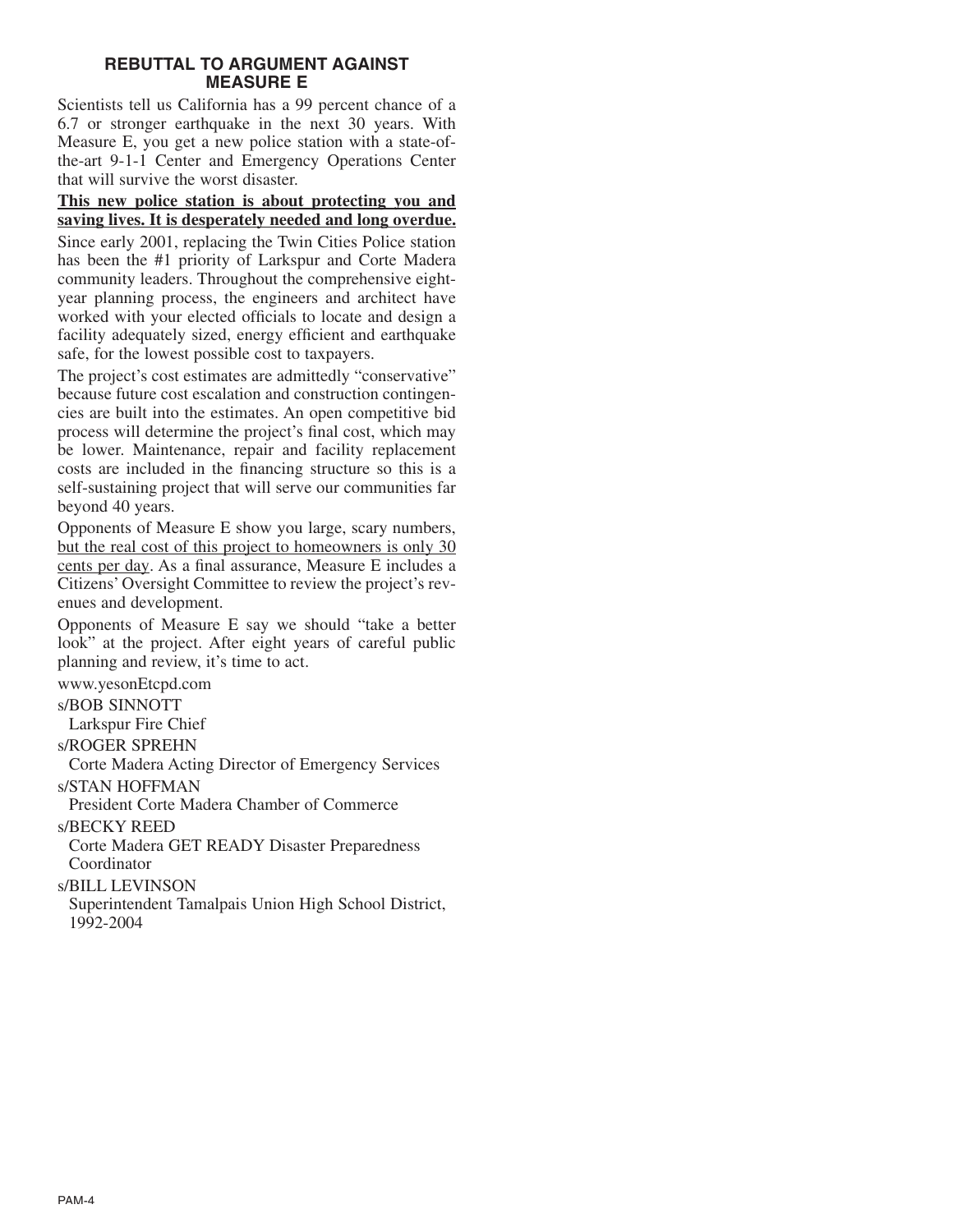### **FULL TEXT OF MEASURE E TWIN CITIES POLICE AUTHORITY RESOLUTION NO. 14/08 A RESOLUTION OF THE TWIN CITIES POLICE COUNCIL OF THE TWIN CITIES POLICE AUTHORITY OF FORMATION OF TWIN CITIES POLICE AUTHORITY COMMUNITY FACILI-TIES DISTRICT NO. 2008-1 (PUBLIC SAFETY, POLICE AND EMERGENCY RESPONSE FACILI-TIES AND SERVICES), AUTHORIZING THE LEVY OF A SPECIAL TAX WITHIN THE DIS-TRICT, PRELIMINARILY ESTABLISHING AN APPROPRIATIONS LIMIT FOR THE DISTRICT AND SUBMITTING LEVY OF THE SPECIAL TAX AND THE ESTABLISHMENT OF THE APPRO-PRIATIONS LIMIT TO THE QUALIFIED ELECTORS OF THE DISTRICT**

RESOLVED, by the Twin Cities Police Council (the "Council") of the Twin Cities Police Authority (the "Authority"):

WHEREAS, on June 16, 2008, this Council adopted Resolution No. 10/08 entitled "A Resolution of the Twin Cities Police Council of the Twin Cities Police Authority Declaring Its Intention to Establish a Community Facilities District and to Authorize the Levy of Special Taxes Therein" (the "Resolution of Intention") stating its intention to form the Twin Cities Police Authority Community Facilities District No. 2008-1 (Public Safety, Police and Emergency Response Facilities and Services) (the "District") pursuant to the Mello-Roos Community Facilities Act of 1982, California Government Code Section 53311 et seq. (the "Law"); and

WHEREAS, the Resolution of Intention, incorporating by reference a map of the proposed boundaries of the District and describing the facilities eligible to be financed by the District (the "Facilities") and the services eligible to be funded by the District (the "Services"), the cost of financing the costs of the Facilities and of providing the Services and the rate and method of apportionment of the special tax to be levied within the District to pay the cost of financing the costs of the Facilities and of providing for the annual costs of the Services, and to pay the principal and interest on bonds proposed to be issued with respect to the District, is on file with the Secretary and the provisions thereof are incorporated herein by this reference as if fully set forth herein; and

WHEREAS, the Resolution of Intention called for a public hearing on the District as required by the Law and the Resolution of Intention relative to the proposed formation of the District to be held on July 24, 2008; and

WHEREAS, the public hearing was opened by the Council on July 24, 2008 and was continued by the Council to August 6, 2008; and

WHEREAS, on this date this Council held the continued public hearing; and

WHEREAS, at the continued hearing all interested persons desiring to be heard on all matters pertaining to the formation of the District, the Facilities and Services eligible to be funded by the District and the levy of the special tax were heard, and a full and fair hearing was held; and

WHEREAS, at the continued hearing, evidence was presented to this Council on the matters before it, including a report by the Fiscal Officer of the Authority (the "Report") as to the Facilities and Services eligible to be funded by the District and the costs thereof (it being acknowledged that the Fiscal Officer provides services to the Authority equivalent to those of a treasurer), a copy of which report is on file with the Secretary, and this Council at the conclusion of the hearing was fully advised regarding the District; and

WHEREAS, written protests with respect to the formation of the District and/or the furnishing of specified types of Facilities or Services as described in the Report have not been filed with the Secretary by fifty percent (50%) or more of the registered voters residing within the territory of the District or property owners of one-half (1/2) or more of the area of land within the District and not exempt from the special tax; and

WHEREAS, the special tax proposed to be levied in the District to pay for the costs of the Facilities and to pay for the annual costs of Services, as set forth in Exhibit B to the Resolution of Intention, has not been eliminated by protests by fifty percent (50%) or more of the registered voters residing within the territory of the District or the owners of one-half (1/2) or more of the area of land within the District and not exempt from the special tax.

NOW, THEREFORE, it is hereby DECLARED and ORDERED, as follows:

*Section 1*. The foregoing recitals are true and correct.

*Section 2*. The proposed special tax to be levied within the District has not been precluded by majority protest pursuant to Section 53324 of the Law. On June 16, 2008, this Council adopted Resolution No. 9/08 approving Local Goals and Policies for Community Facilities Districts, and this Council hereby finds and determines that the District is in conformity with said goals and policies.

*Section 3*. All prior proceedings taken by this Council in connection with the establishment of the District and the levy of the special tax have been duly considered and are hereby found and determined to be valid and in conformity with the Law.

*Section 4*. The community facilities district designated "Twin Cities Police Authority Community Facilities District No. 2008-1 (Public Safety, Police and Emergency Response Facilities and Services)" is hereby established pursuant to the Law.

*Section 5*. The boundaries of the District, as described in the Resolution of Intention and set forth in the boundary map of the District recorded on June 19, 2008 at 12:09 p.m. in the Marin County Recorder's Office in Book 2008 of Maps of Assessment and Community Facilities Districts at Page 125 (instrument no. 2008061900068), are hereby approved, are incorporated herein by this reference and shall be the boundaries of the District.

*Section 6*. The type of facilities and services eligible to be funded by the District pursuant to the Law are as described in Exhibit A to the Resolution of Intention,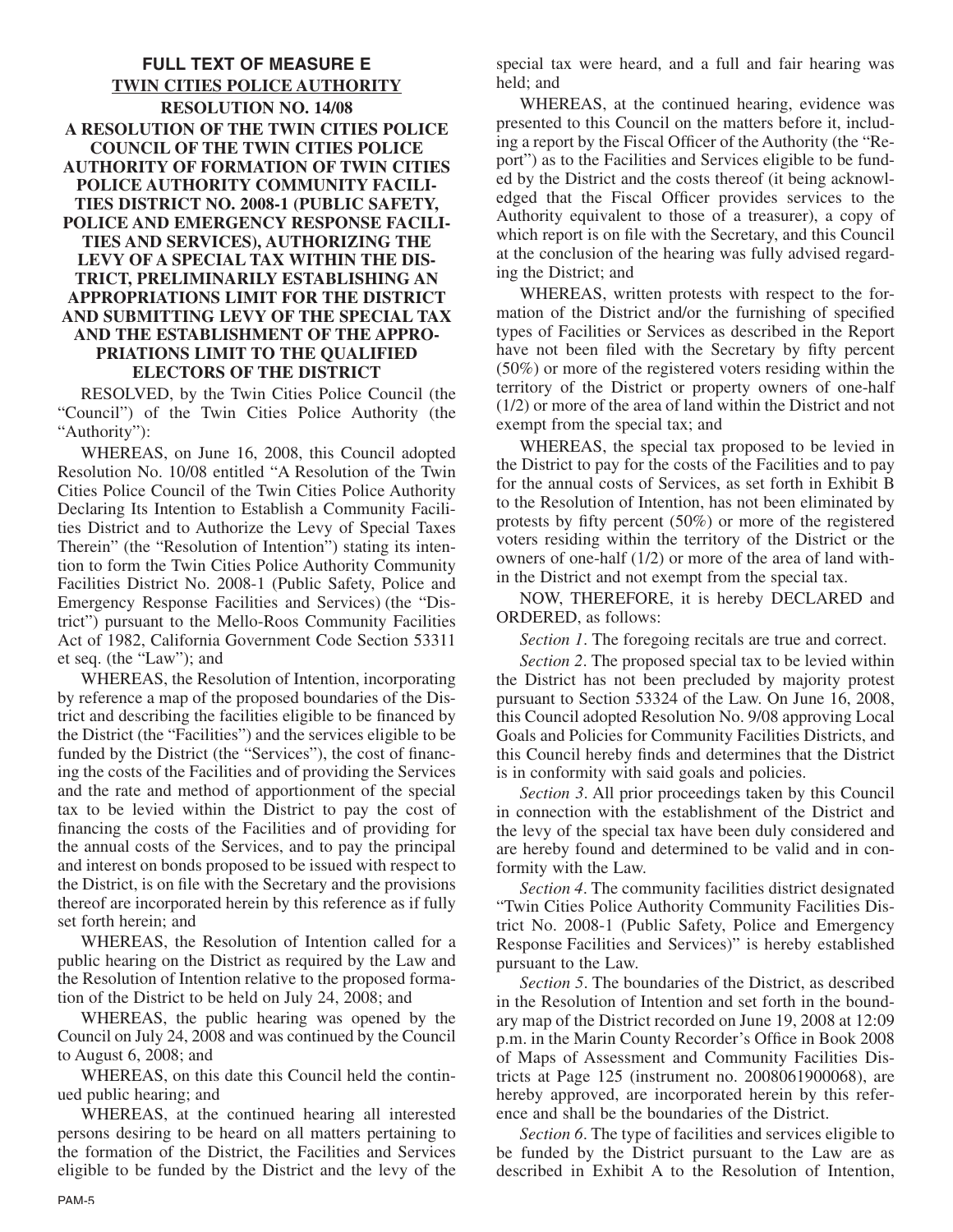which Exhibit is by this reference incorporated herein.

*Section 7.* Except to the extent that funds are otherwise available to the District to pay for the Facilities and the Services and/or to pay the principal and interest as it becomes due on bonds of the District issued to finance the Facilities, a special tax sufficient to pay the costs thereof, secured by recordation of a continuing lien against all non-exempt real property in the District, will be levied within the District and collected in the same manner as ordinary ad valorem property taxes or in such other manner as this Council shall determine, including direct billing of the affected property owners. The proposed rate and method of apportionment of the special tax among the parcels of real property within the District, in sufficient detail to allow each landowner within the proposed District to estimate the maximum amount such owner will have to pay, are described in Exhibit B to the Resolution of Intention, which Exhibit is by this reference incorporated herein. This Council hereby finds that the basis for the levy and apportionment of the special tax, as set forth in the Rate and Method, is reasonable.

*Section 8*. The Fiscal Officer of the Twin Cities Police Authority, being the City Manager of the City of Larkspur, 400 Magnolia Avenue, Larkspur, California 94939, telephone number (415) 927-5110, is the officer of the Authority that will be responsible for preparing annually and whenever otherwise necessary a current roll of special tax levy obligations by assessor's parcel number and which will be responsible for estimating future special tax levies pursuant to Section 53340.2 of the Law.

*Section 9.* Upon recordation of a notice of special tax lien pursuant to Section 3114.5 of the California Streets and Highways Code, a continuing lien to secure each levy of the special tax shall attach to all nonexempt real property in the District and this lien shall continue in force and effect until the special tax obligation is prepaid and permanently satisfied and the lien canceled in accordance with law or until collection of the tax by the Authority ceases.

*Section 10*. In accordance with Section 53325.7 of the California Government Code, the annual appropriations limit, as defined by subdivision (h) of Section 8 of Article XIIIB of the California Constitution, of the District is hereby preliminarily established at \$2,100,000 and said appropriations limit shall be submitted to the voters of the District as provided below. The proposition establishing the annual appropriations limit shall become effective if approved by the qualified electors voting thereon, and the appropriation limit shall be adjusted in accordance with the applicable provisions of Section 53325.7 of the Law without any further action of this Council.

*Section 11*. Pursuant to the provisions of the Law, the proposition of the levy of the special tax and the proposition of the establishment of the appropriations limit specified above shall be submitted to the qualified electors of the District at an election, the time, place and conditions of which election shall be as specified by a separate resolution of this Council.

*Section 12*. It is hereby acknowledged that the Secretary to the Police Chief has been acting as, and shall con-PAM-6

tinue to act as, the Secretary of the Authority; and the City Manager of the City of Larkspur has been acting as, and shall continue to act as, the Fiscal Officer of the Authority, in each case until this Council designates a successor to such Secretary and Fiscal Officer, respectively, consistent with the applicable provisions of the Joint Exercise of Powers Agreement for Police Services which established the Authority.

*Section 13*. This Resolution shall take effect upon its adoption.

#### \*\*\*\*\*\*\*\*\*

I hereby certify that the foregoing resolution was duly adopted at a meeting of the Twin Cities Police Council of the Twin Cities Police Authority held on the 6th day of August, 2008, by the following vote:

AYES, and in favor of, Councilmembers:

Arlas, Condon, Hillmer, Lappert NOES, Councilmembers: None ABSENT, Councilmembers: None ABSTAIN, Councilmembers: None

s/CATHERINE TOBIN

**Secretary**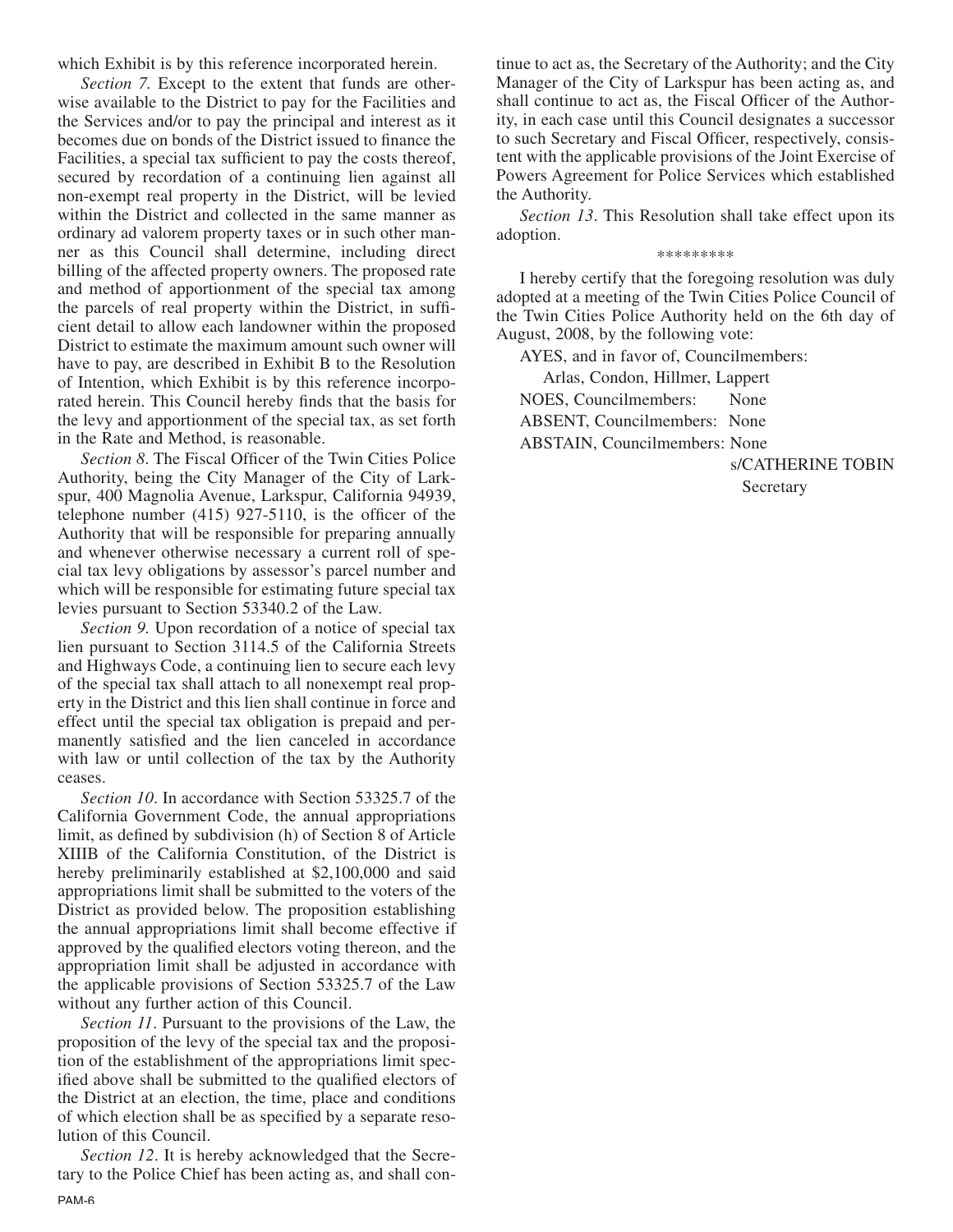#### **FULL TEXT OF MEASURE E TWIN CITIES POLICE AUTHORITY RESOLUTION NO. 15/08 A RESOLUTION OF THE TWIN CITIES POLICE COUNCIL OF THE TWIN CITIES POLICE AUTHORITY DETERMINING THE NECESSITY TO INCUR BONDED INDEBTEDNESS WITHIN TWIN CITIES POLICE AUTHORITY COMMU-NITY FACILITIES DISTRICT NO. 2008-1 (PUBLIC SAFETY, POLICE AND EMERGENCY RESPONSE FACILITIES AND SERVICES), SUBMITTING PROPOSITION TO THE QUALI-FIED ELECTORS OF THE DISTRICT AND PROVIDING FOR CITIZEN'S OVERSIGHT COMMITTEE**

RESOLVED, by the Twin Cities Police Council (the "Council") of the Twin Cities Police Authority (the "Authority"):

WHEREAS, on June 16, 2008, this Council adopted Resolution No. 10/08 entitled "A Resolution of the Twin Cities Police Council of the Twin Cities Police Authority Declaring Its Intention to Establish a Community Facilities District and to Authorize the Levy of Special Taxes Therein" (the "Resolution of Intention") stating its intention to form the Twin Cities Police Authority Community Facilities District No. 2008-1 (Public Safety, Police and Emergency Response Facilities and Services) (the "District"), pursuant to the Mello-Roos Community Facilities Act of 1982, California Government Code Section 53311 et seq. (the "Law"), to fund the costs of certain facilities (the "Facilities") and certain services (the "Services"), secured by a special tax lien on parcels in the District, as described therein; and

WHEREAS, on June 16, 2008, this Council also adopted Resolution No. 11/08 entitled "A Resolution of the Twin Cities Police Council of the Twin Cities Police Authority Declaring Its Intention to Incur Bonded Indebtedness of the Proposed Twin Cities Police Authority Community Facilities District No. 2008-1 (Public Safety, Police and Emergency Response Facilities and Services)" (the "Resolution of Intention to Incur Indebtedness") stating its intention to incur bonded indebtedness within the boundaries of the District for the purpose of financing the costs of the Facilities; and

WHEREAS, the Resolution of Intention and the Resolution of Intention to Incur Indebtedness called for public hearings on the District to be held on July 24, 2008; and

WHEREAS, on July 24, 2008, this Council opened the public hearing as required by the Law and the Resolution of Intention relative to the determination to proceed with the formation of the District, the provision by the District of funds to pay costs of the Facilities and of the Services, and the rate and method of apportionment of the special tax to be levied within the District to pay the principal and interest on the proposed indebtedness, the costs of the Services and the administrative costs of the Authority relative to the District, and continued the public hearing to August 6, 2008; and

WHEREAS, on this date, this Council held the continued public hearing called pursuant to the Resolution of Intention; and

WHEREAS, at the continued hearing all persons desiring to be heard on all matters pertaining to the formation of the District, the provision of funds to pay costs of the Facilities and of the Services, and the levy of the special tax on property within the District, were heard and a full and fair hearing was held; and

WHEREAS, subsequent to the close of the continued public hearing, this Council adopted a resolution entitled "A Resolution of the Twin Cities Police Council of the Twin Cities Police Authority of Formation Of Twin Cities Police Authority Community Facilities District No. 2008-1 (Public Safety, Police and Emergency Response Facilities and Services), Authorizing The Levy Of A Special Tax Within The District, Preliminarily Establishing An Appropriations Limit For The District And Submitting Levy Of The Special Tax and the Establishment of the Appropriations Limit To The Qualified Electors Of The District" (the "Resolution of Formation"); and

WHEREAS, on July 24, 2008, this Council opened the public hearing as required by the Law relative to the matters material to the questions set forth in the Resolution of Intention to Incur Indebtedness and continued that public hearing to August 6, 2008; and

WHEREAS, on this date, this Council held the continued public hearing called pursuant to the Resolution of Intention to Incur Indebtedness; and

WHEREAS, written protests with respect to the matters material to the questions set forth in the Resolution of Intention to Incur Indebtedness have not been filed with the Secretary by fifty percent (50%) or more of the registered voters residing within the territory of the District or property owners of one-half (1/2) or more of the area of land within the District and not exempt from the special tax.

NOW, THEREFORE, it is hereby DECLARED and ORDERED, as follows:

*Section 1*. The foregoing recitals are true and correct.

*Section 2*. The proposed bonded indebtedness of the District has not been precluded by a majority protest, and any and all such protests are hereby overruled.

*Section 3*. This Council deems it necessary to incur bonded indebtedness in the maximum aggregate principal amount of \$20,000,000 within the boundaries of the District.

*Section 4*. The indebtedness is incurred for the purpose of financing the costs of the Facilities, as provided in the Resolution of Formation including, but not limited to, the costs of issuing and selling bonds to finance costs of the Facilities and the initial costs of the Authority in administering the District.

*Section 5*. The whole of the District shall pay for the bonded indebtedness through the levy of the special tax. The special tax is to be apportioned in accordance with the Rate and Method set forth in Exhibit B to the Resolution of Intention.